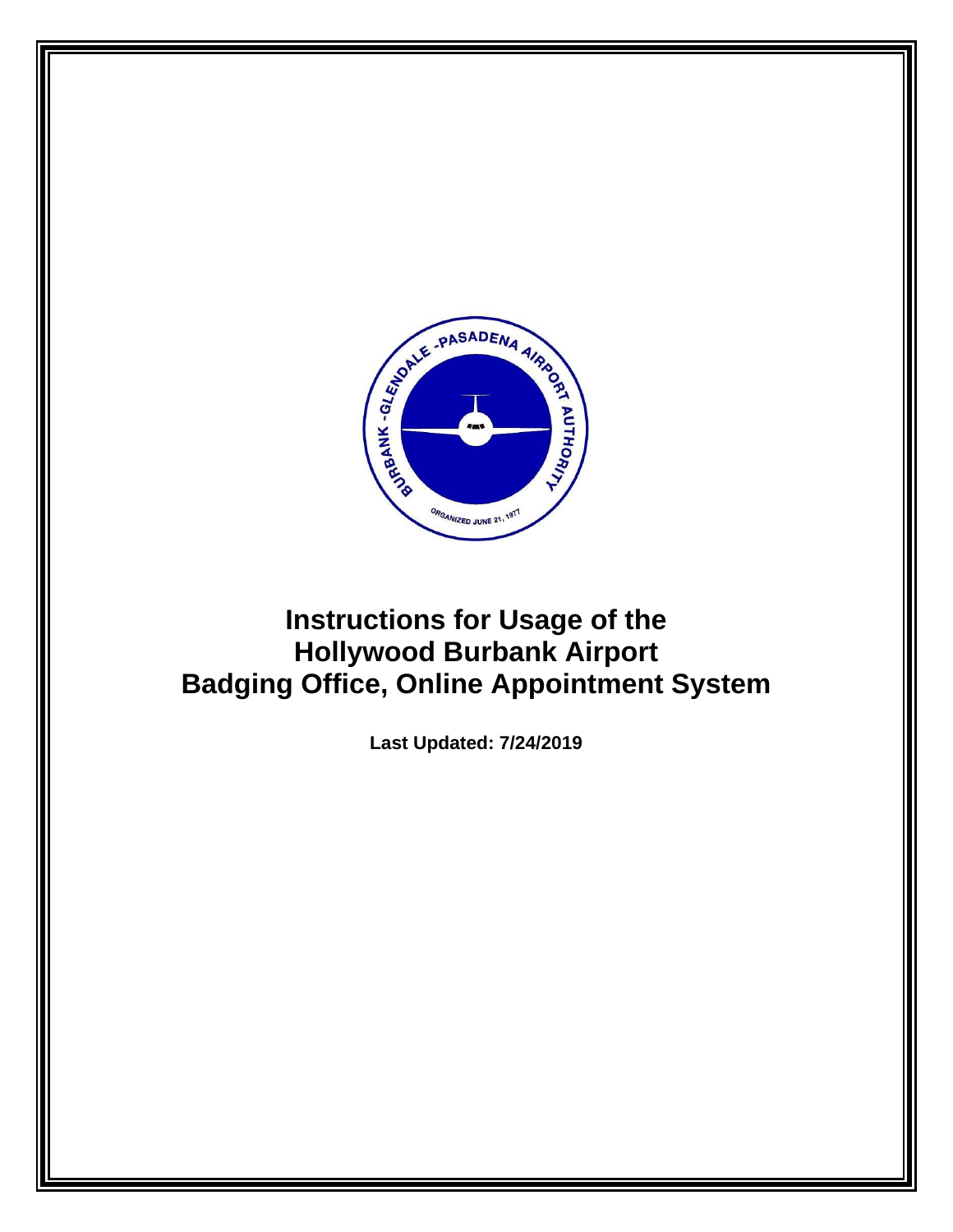## *LOGGING INTO THE SYSTEM*

1. The Online Appointment System can be accessed by visiting the Hollywood Burbank Airport website at the bottom right corner of the Airports website https://hollywoodburbankairport.com/.



2. Type in your Username and Password into the appropriate fields and click on the "Login" button.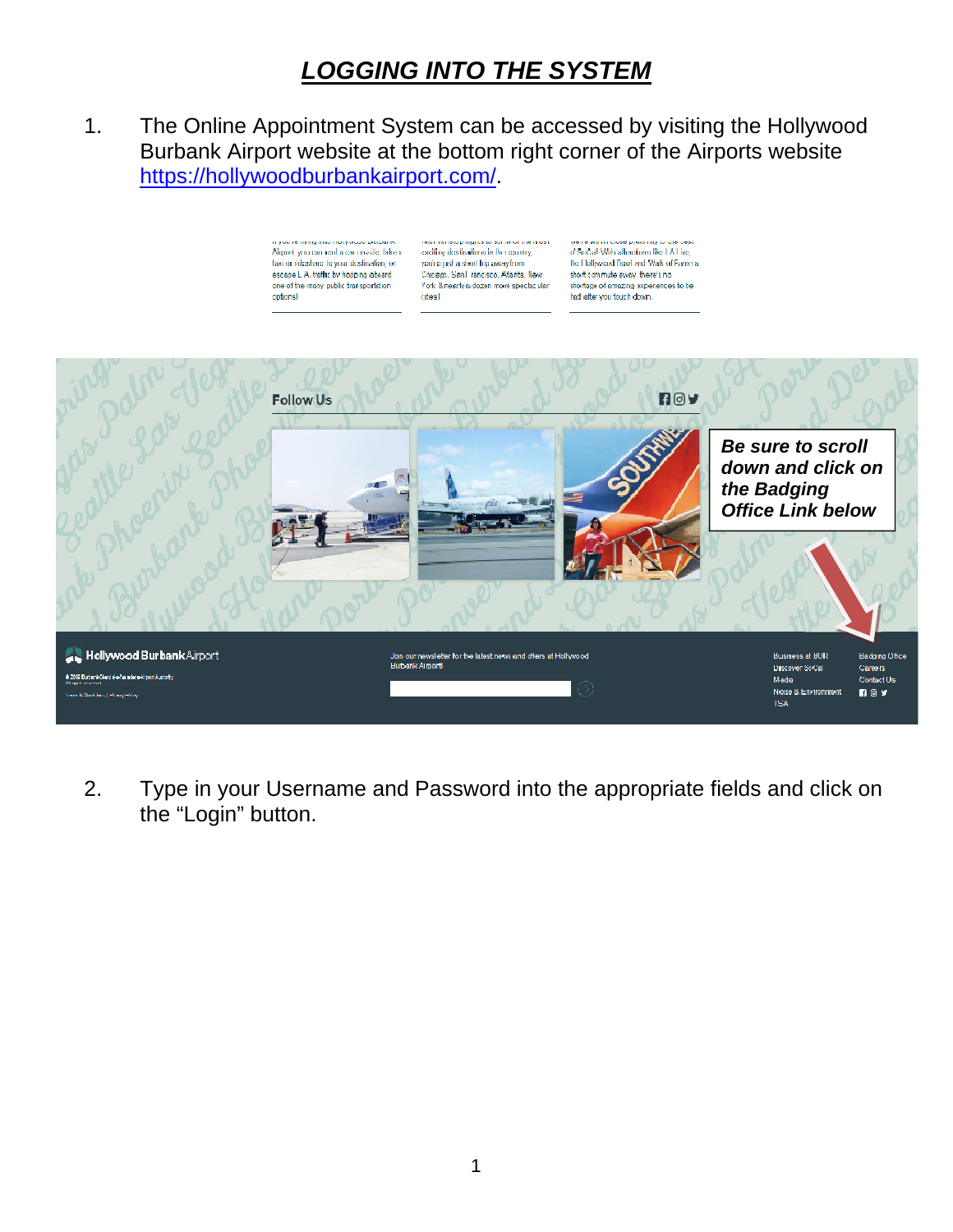| <b>Badging Office - Unline Scheduling System</b><br>Home:                  |                                                                                                                                             |  |
|----------------------------------------------------------------------------|---------------------------------------------------------------------------------------------------------------------------------------------|--|
| Please enter your login name                                               |                                                                                                                                             |  |
| Log In (etiming issue)<br>Login<br>Paperwood<br>Log in<br>Forget password? | <b>Please login with your</b><br><b>Username and</b><br>Password. (Please refer<br>to the Red Arrow to<br>locate the<br>"Appointment" Link) |  |

3. Upon successful login to the system, you should see a screen similar to the one below. If you do not, click the "Appointments" link on the top bar.

| (Please refer to the Red                                                                                                                                                    | Burbank-Glendale-Pasadena Airport Authority<br>Badging Office - Online Scheduling System                                    |                             |
|-----------------------------------------------------------------------------------------------------------------------------------------------------------------------------|-----------------------------------------------------------------------------------------------------------------------------|-----------------------------|
| Arrow to locate the                                                                                                                                                         | <b>Appointments</b><br>Log Out<br>Account                                                                                   |                             |
| "Appointments" link)                                                                                                                                                        | 2. Select Date<br>3. Select Time<br>4. Finalize Appointment<br>1. Select Service                                            |                             |
| <b>Appointment Locator</b><br><b>Location Address</b>                                                                                                                       |                                                                                                                             | <b>Appointment Activity</b> |
| 2627 North Hollywood Way<br>Burbank, CA 91505<br>Please park in Covered Parking Lot G. Please bring your                                                                    | <b>Welcome Test</b><br>Welcome to our online scheduling system. To get started, please use the drop down menus on the left. |                             |
| parking ticket with you to receive validation. If you<br>have any additional questions pertaining to the badging<br>process please call the Badging Office at (818)729-2233 |                                                                                                                             |                             |
| <b>Select Service</b>                                                                                                                                                       |                                                                                                                             |                             |
| Select Service<br>$\sim$                                                                                                                                                    |                                                                                                                             |                             |
| Date                                                                                                                                                                        | Appointment Activity                                                                                                        |                             |
| <b>July 2019</b><br>n                                                                                                                                                       | Please allow at least 24 hours notice for cancellations                                                                     |                             |
|                                                                                                                                                                             | <b>Future Appointments</b>                                                                                                  | Show All   Print All        |
|                                                                                                                                                                             | You do not have any future Appointments scheduled                                                                           |                             |
|                                                                                                                                                                             |                                                                                                                             |                             |
| 23.3<br>24<br>22<br>25                                                                                                                                                      | C Burbank-Glendale-Pasadena Airport Authority<br>Powered by Appointment-Plus online appointment scheduling                  |                             |
|                                                                                                                                                                             | Are you a European Union citizen? If yes, please read our GDPR fact sheet                                                   |                             |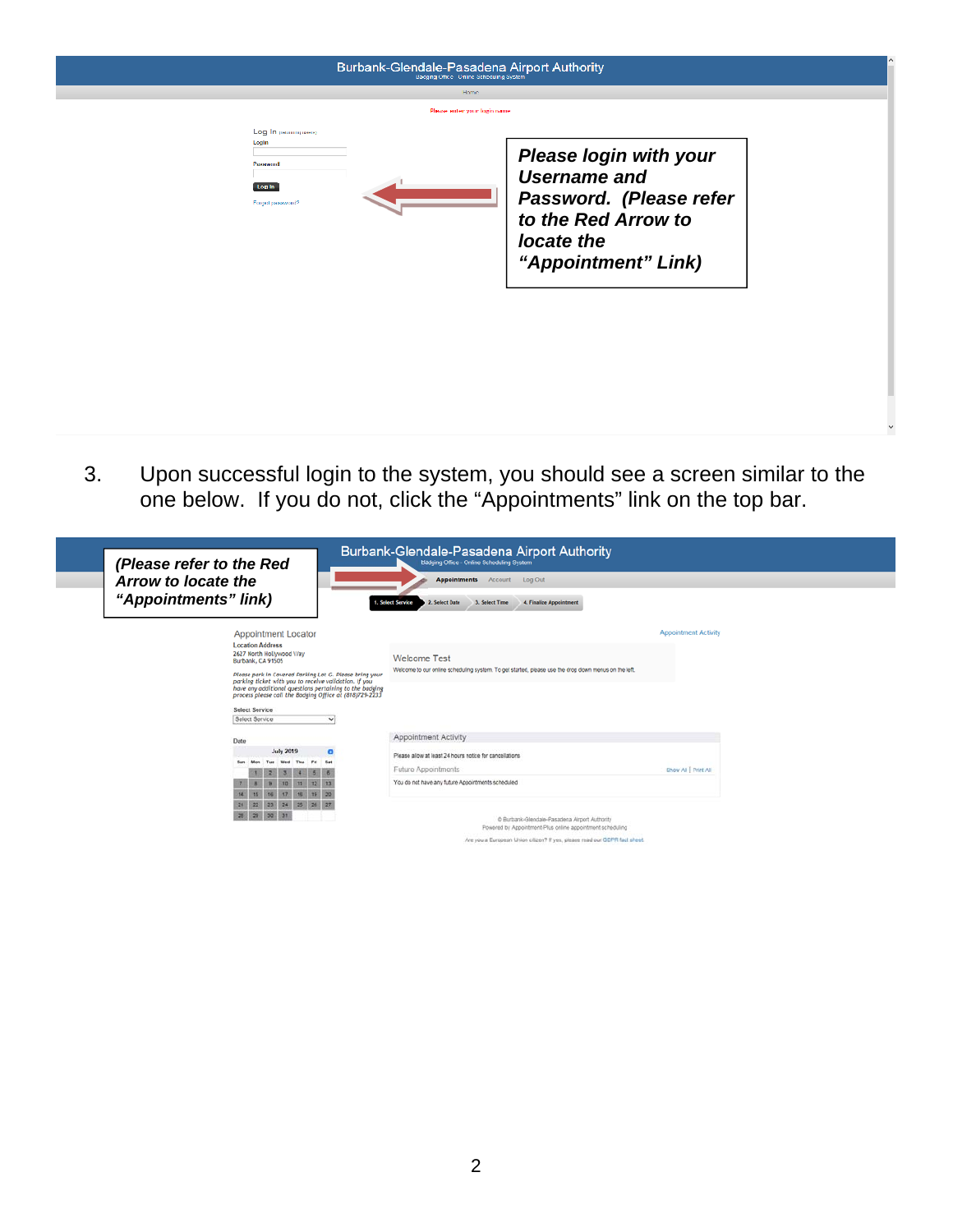## *SCHEDULING AN APPOINTMENT*

1. Begin by selecting the drop-down menu that says "*Select Service*" as shown below and select the appropriate service.

| Burbank-Glendale-Pasadena Airport Authority<br>Badging Office - Online Scheduling System         |                                                                                                                                                                                                                                                                                                                                                                                                                                                                                                                                                                                                                                                                                                                                                                                                                                                                                                                                                                                                                                                                                                                                                                                                                                                                                                                                                                                         |                     |                                                                                                                                                                                                                                                                                 |                             |  |
|--------------------------------------------------------------------------------------------------|-----------------------------------------------------------------------------------------------------------------------------------------------------------------------------------------------------------------------------------------------------------------------------------------------------------------------------------------------------------------------------------------------------------------------------------------------------------------------------------------------------------------------------------------------------------------------------------------------------------------------------------------------------------------------------------------------------------------------------------------------------------------------------------------------------------------------------------------------------------------------------------------------------------------------------------------------------------------------------------------------------------------------------------------------------------------------------------------------------------------------------------------------------------------------------------------------------------------------------------------------------------------------------------------------------------------------------------------------------------------------------------------|---------------------|---------------------------------------------------------------------------------------------------------------------------------------------------------------------------------------------------------------------------------------------------------------------------------|-----------------------------|--|
| <b>Appointments</b> Account Log Out<br>Home                                                      |                                                                                                                                                                                                                                                                                                                                                                                                                                                                                                                                                                                                                                                                                                                                                                                                                                                                                                                                                                                                                                                                                                                                                                                                                                                                                                                                                                                         |                     |                                                                                                                                                                                                                                                                                 |                             |  |
| Please refer to the<br><b>Red Arrow to</b><br>locate the "Select"<br>Service" Drop-<br>down Menu | . Select Service<br><b>Appointment Locator</b><br><b>Location Address</b><br>2627 North Hollywood Way<br>Burbank, CA 91505<br>Please park in Covered Parking Lot G. Please bring your<br>parking ticket with you to receive validation. If you<br>have any additional questions pertaining to the badging<br>process please call the Badging Office at (818)729-2233                                                                                                                                                                                                                                                                                                                                                                                                                                                                                                                                                                                                                                                                                                                                                                                                                                                                                                                                                                                                                    | <b>Welcome Test</b> | 2. Select Date<br>3. Select Time<br>4. Finalize Appointment<br>Welcome to our online scheduling system. To get started, please use the drop down menus on the left.                                                                                                             | <b>Appointment Activity</b> |  |
|                                                                                                  | <b>Select Service</b><br><b>Select Service</b><br>Fingerprinting (30 min)<br>Follow-Up (30 min)<br>New Applicant - Green Badge - Standard (60 min)<br>New Applicant - Green Badge - Standard - Authorized Signer (90 min)<br>New Applicant - Green Badge - Non-Mvmt Driver (120 min)<br>New Applicant - Green Badge - Non-Mymt Driver - Authorized S., (180 min)<br>New Applicant - Green Badge - Non-Mvmt Driver - AMA (150 min)<br>New Applicant - Green Badge - Non-Mymt Driver - AMA - Author (210 min)<br>New Applicant - Blue Badge - Standard (90 min)<br>New Applicant - Blue Badge - Security Guard Only (120 min)<br>New Applicant - Blue Badge - Standard - Authorized Signer (105 min)<br>New Applicant - Blue Badge - Non-Mymt Driver (120 min)<br>New Applicant - Blue Badge - Non-Mymt Driver - Authorized Si (180 min)<br>New Applicant - Blue Badge - Non-Mvmt Driver - AMA (165 min)<br>New Applicant - Blue Badge - Non-Mymt Driver - AMA - Authori (210 min)<br>New Applicant - Gray Badge - Standard (60 min)<br>New Applicant - Gray Badge - Standard - Authorized Signer (105 min)<br>New Applicant - Gray Badge - Non-Mymt Driver (120 min)<br>New Applicant - Gray Badge - Non-Mvmt Driver - Authorized Si (180 min)<br>New Applicant - Gray Badge - Non-Mymt Driver - AMA (195 min)<br>New Applicant - Gray Badge - Non-Mvmt Driver - AMA - Authori (210 min) |                     | ctivity<br>4 hours notice for cancellations<br>ents<br>uture Appointments scheduled<br>© Burbank-Glendale-Pasadena Airport Authority<br>Powered by Appointment-Plus online appointment scheduling<br>Are you a European Union citizen? If yes, please read our GDPR fact sheet. | Show All   Print All        |  |

2. After selecting the service, the calendar below the "*Select Services*" box will show white boxes around those dates that are available to be booked. Use the arrows that are on either side of the Month/Year box to navigate to the month that you wish to make a booking followed by the day you want to book. The arrows to the left of the Month/Year will navigate you to the previous month and the arrow on the right of the Month/Year will navigate you to the following month.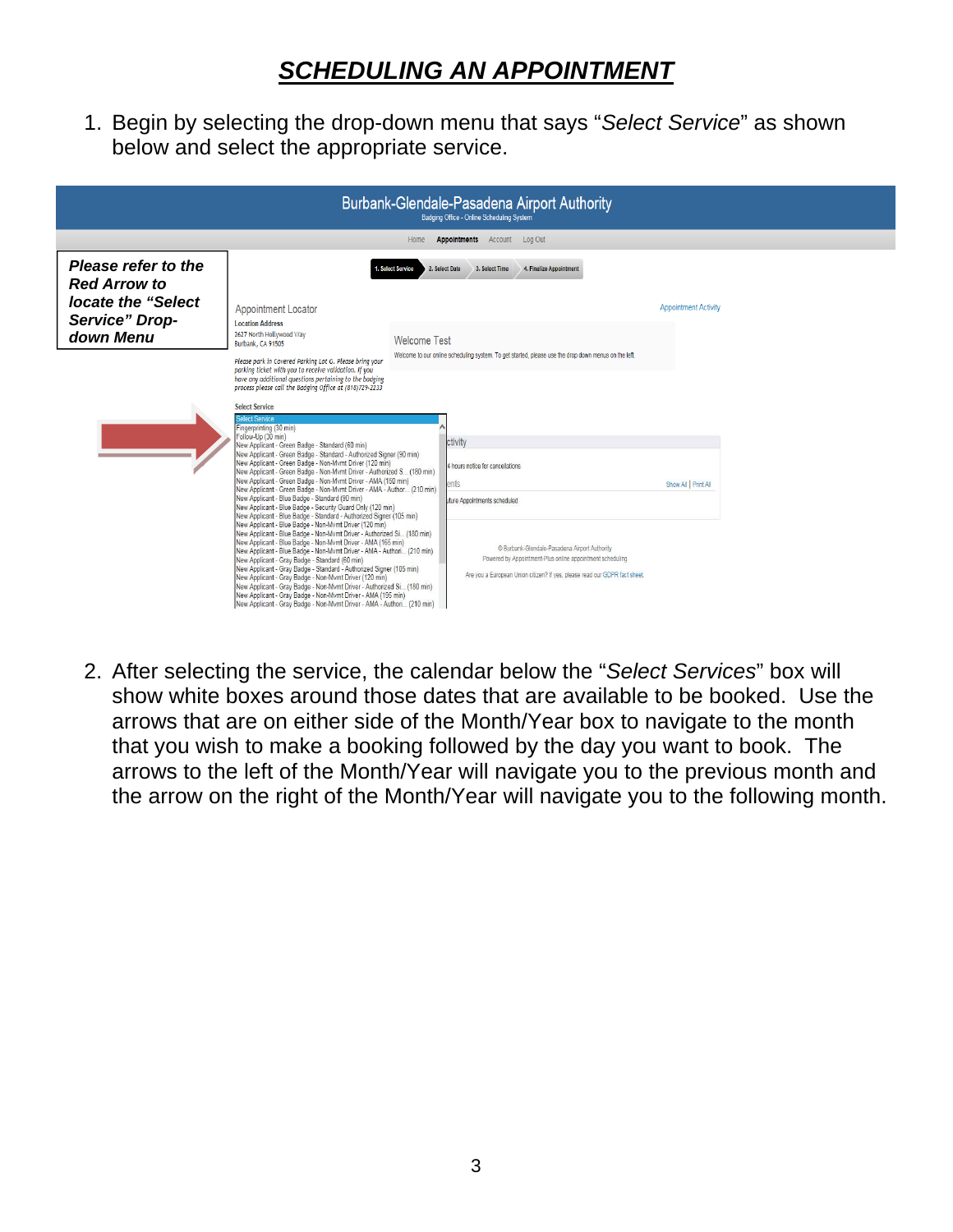

Once a date has been selected, a grid will appear to the right with the available timeslots. Do not be concerned with which station to choose. Select an available timeslot, which a "*White Box*" indicates. Boxes that are either "**dark grey**" or "**light grey**" indicate timeslots that are not available to be booked. The time you select will be the "**start-time**" of your appointment.

3. You will get a screen confirming the details of the appointment as well as a box to type in the "**Applicant's Name**". You must type in the full name of the Applicant.

In the second box, the system automatically enters the listed account's email address. You are free to change this or add as many email addresses as you wish for those who you would like to receive a copy of the confirmation by separating each email address with a comma and a single space.

When you are done, click on the "**Finalize Appointment**" button to submit your appointment.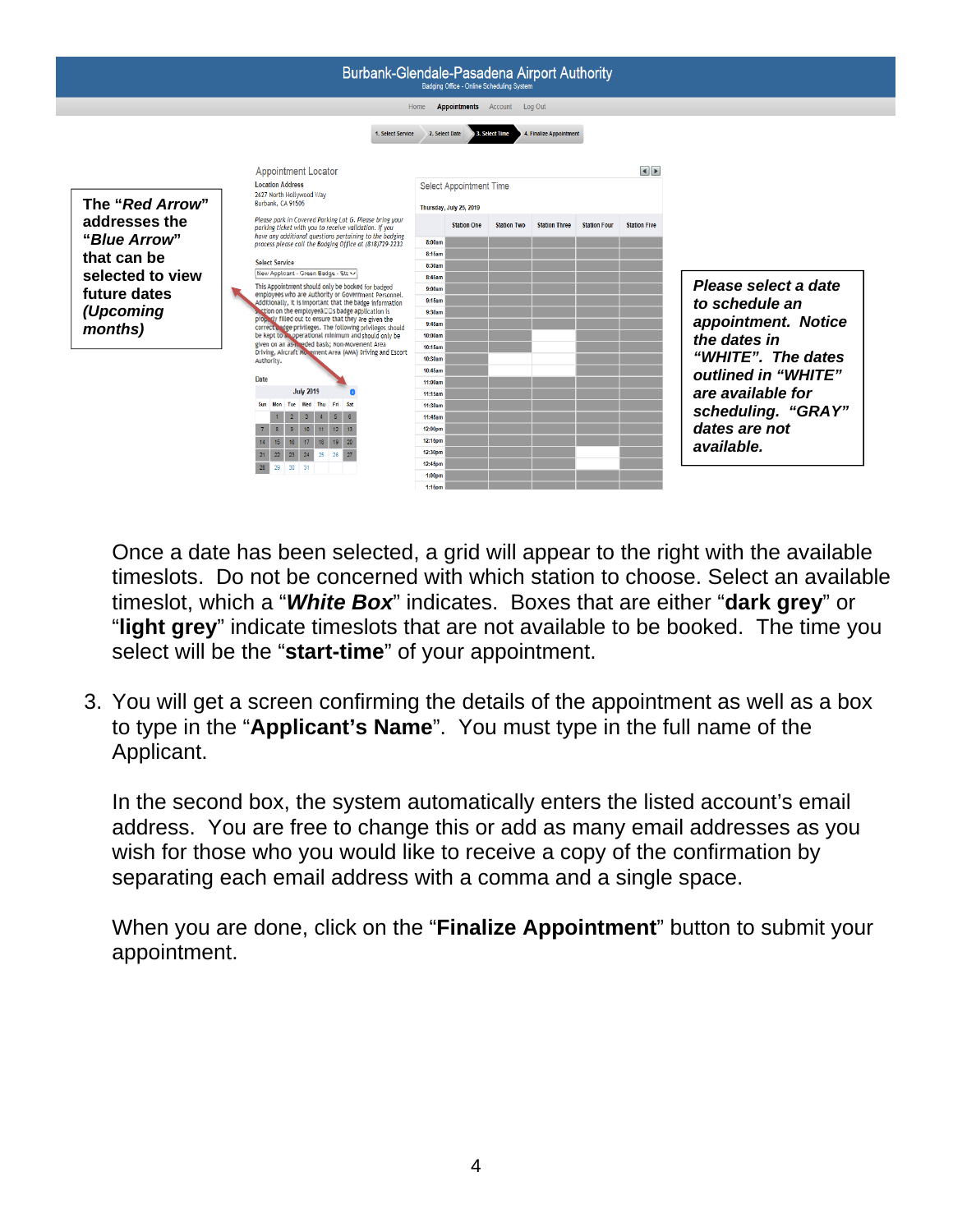| Burbank-Glendale-Pasadena Airport Authority<br>Badging Office - Online Scheduling System                                                                                                                                                                                                                                                                                                                                                                                                                                                                              |                                                                                                                                                                                                                        |  |  |
|-----------------------------------------------------------------------------------------------------------------------------------------------------------------------------------------------------------------------------------------------------------------------------------------------------------------------------------------------------------------------------------------------------------------------------------------------------------------------------------------------------------------------------------------------------------------------|------------------------------------------------------------------------------------------------------------------------------------------------------------------------------------------------------------------------|--|--|
|                                                                                                                                                                                                                                                                                                                                                                                                                                                                                                                                                                       | Home Appointments Account Log Out                                                                                                                                                                                      |  |  |
| <b>Appointment Locator</b>                                                                                                                                                                                                                                                                                                                                                                                                                                                                                                                                            | 4. Finalize Appointmen<br>1. Select Service<br>2. Select Date<br>3. Select Time<br>Selected Appointment                                                                                                                |  |  |
| <b>Location Address</b><br>2627 North Hollywood Way<br>Burbank, CA 91505<br>Please park in Covered Parking Lot G. Please bring your<br>parking ticket with you to receive validation. If you<br>have any additional questions pertaining to the badging<br>process please call the Badging Office at (818)729-2233<br><b>Select Service</b>                                                                                                                                                                                                                           | <b>Staff Member</b> Station Three<br>Service New Applicant - Green Badge - Standard<br>Date Thursday, July 25, 2019<br>Start Time 10:00am<br>Please complete the following information.<br><b>Applicant Name/Notes</b> |  |  |
| New Applicant Green Badge Stav<br>This Appointment should only be booked for badged<br>employees who are Authority or Government Personnel.<br>Additionally, it is important that the badge information<br>section on the employeeâDDs badge application is<br>properly filled out to ensure that they are given the<br>correct badge privileges. The following privileges should<br>be kept to an operational minimum and should only be<br>given on an as-needed basis; Non-Movement Area<br>Driving, Aircraft Movement Area (AMA) Driving and Escort<br>Authority. | <b>Finalize Appointment</b><br>Please type the<br>"Applicants Name/Notes"<br>in the box above. Refer to<br>red arrow.                                                                                                  |  |  |
| Date<br><b>July 2019</b><br>n<br>Wed<br>Thu Fri Sat<br>Sun<br>Mon<br>Tue<br>21<br>22<br>26<br>25<br>23<br>28<br>29 30 31                                                                                                                                                                                                                                                                                                                                                                                                                                              |                                                                                                                                                                                                                        |  |  |

4. Upon clicking the "**Finalize Appointment**" button, you will get this confirmation screen. If you would like to print a confirmation for your records, you may click on the "**click here to print a printer-friendly appointment confirmation**" link.

|                                                                                                                                                                                                                                                                                                                                                                                                                                                                     | Burbank-Glendale-Pasadena Airport Authority<br>Badging Office - Online Scheduling System                                                                                                                         |                                      |
|---------------------------------------------------------------------------------------------------------------------------------------------------------------------------------------------------------------------------------------------------------------------------------------------------------------------------------------------------------------------------------------------------------------------------------------------------------------------|------------------------------------------------------------------------------------------------------------------------------------------------------------------------------------------------------------------|--------------------------------------|
|                                                                                                                                                                                                                                                                                                                                                                                                                                                                     | Home Appointments Account Log Out                                                                                                                                                                                |                                      |
|                                                                                                                                                                                                                                                                                                                                                                                                                                                                     | 4. Finalize Appointment<br>1. Select Service<br>2. Select Date<br>3. Select Time                                                                                                                                 |                                      |
| Appointment Locator<br><b>Location Address</b><br>2627 North Hollywood Way<br>Burbank, CA 91505<br>Please park in Covered Parking Lot G. Please bring your<br>parking ticket with you to receive validation. If you<br>have any additional questions pertaining to the badging<br>process please call the Badeine Office at (818)729-2233                                                                                                                           | Selected Appointment<br>Staff Mamber Station Three<br>Service New Applicant - Green Badge - Standard<br>Date Thursday, July 25, 2019<br>Start Time 10:00am                                                       |                                      |
| <b>Select Service</b><br>New Applicant Green Badge Str V<br>This Appointment should only be booked for badged<br>employees who are Authority or Government Personnel.<br>Additionally, it is important that the badge information<br>section on the employee&DDs badge application is<br>properly filled out to ensure that they are given the<br>correct badge privileges. The following privileges should<br>be kept to an operational minimum and should only be | Your appointment has been confirmed!<br>We will send you a reminder e-mail prior to your appointment. You may log in at any time to see your existing<br>appointments.<br># 6392885<br><b>Print Confirmation</b> |                                      |
| given on an as-needed basis; Non-Movement Area<br>Driving, Aircraft Movement Area (AMA) Driving and Escort<br>Authority.                                                                                                                                                                                                                                                                                                                                            | <b>Appointment Activity</b>                                                                                                                                                                                      |                                      |
| Date<br><b>July 2019</b><br>n<br>Sat<br><b>Sun</b><br>More                                                                                                                                                                                                                                                                                                                                                                                                          | Please allow at least 24 hours notice for cancellations<br><b>Future Appointments</b><br>Thursday, July 25, 2019 at 10:00am                                                                                      | Show All Print All<br>Print   Cancel |
| 22<br>24<br>25<br>23<br>28<br>29 30 31                                                                                                                                                                                                                                                                                                                                                                                                                              | @ Burbank-Glendale-Pasadena Airport Authority<br>Powered by Appointment-Plus online appointment scheduling                                                                                                       |                                      |
|                                                                                                                                                                                                                                                                                                                                                                                                                                                                     | Are you a European Union citizen? If yes, please read our GDPR fact sheet.                                                                                                                                       |                                      |

*If you are done, you may exit by selecting "Log Out" to log out of the system, or if you wish to make another appointment, you may select the "Appointments" link to make another appointment.*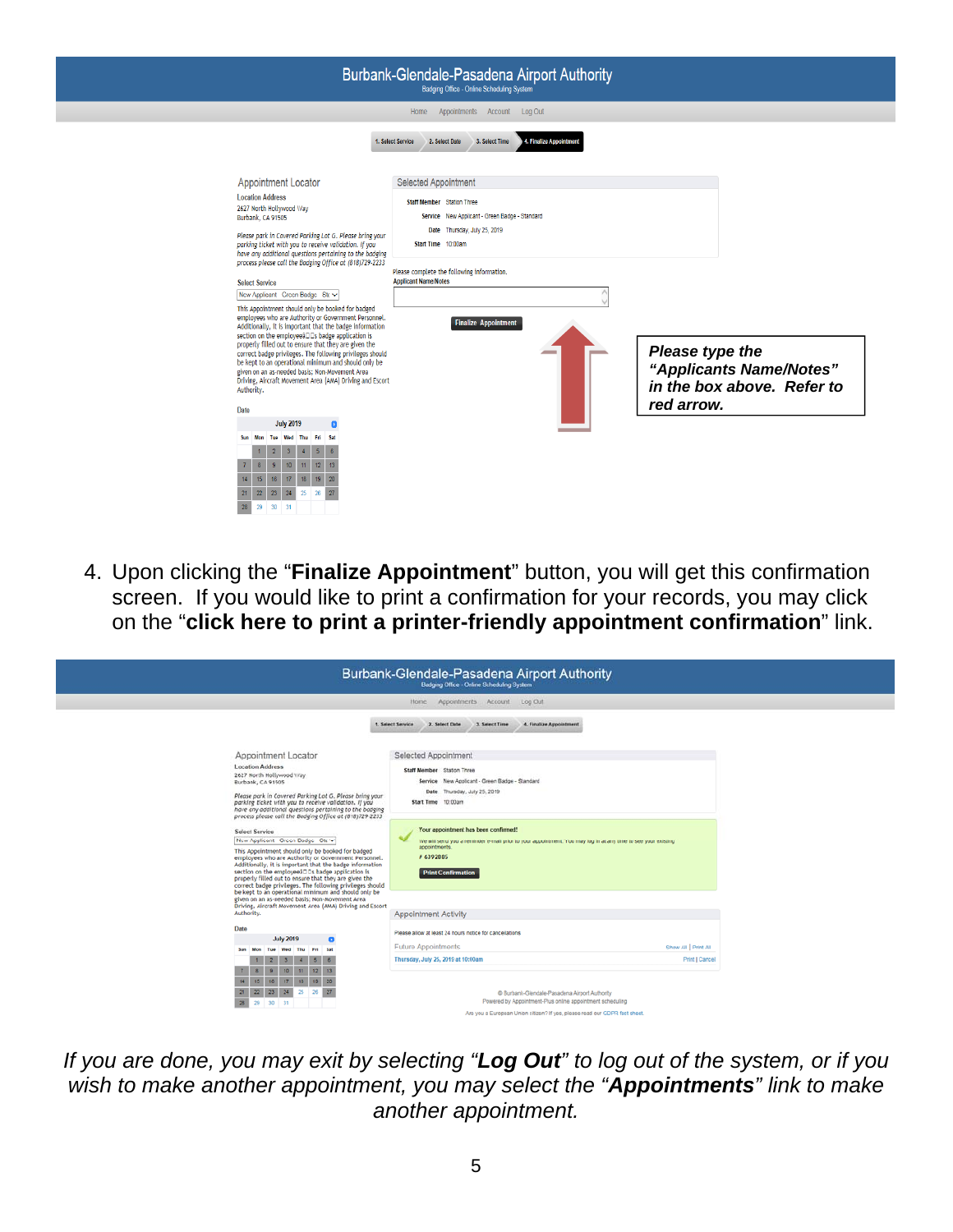## **CANCEL AN APPOINTMENT**

We appreciate that if you are unable to make an appointment that you make the timeslot available for others to use by canceling as far in advance as possible. If there are details to your date that need to be changed, please contact the Badging Office staff via telephone at *(818) 729-3833* or *(818) 729-2233*.

To cancel an appointment, you must be logged into the system. Please see the previous section on "*Logging into the System*," for detailed instructions. Once you are logged into the system, you will see a list of all your scheduled appointments underneath the "*Existing Appointments*" section on the right-hand side of the browser. If you do not see this screen, click on the "*Appointments*" link directly below the blue header section.



1. You can either directly click on the "**cancel appointment**" link next to the appointment you wish to cancel. If you have multiple appointments and are on unsure of which one is the one you want to cancel, select the "**show all**" link to see the details of each appointment and then clicking the corresponding "cancel appointment" link.